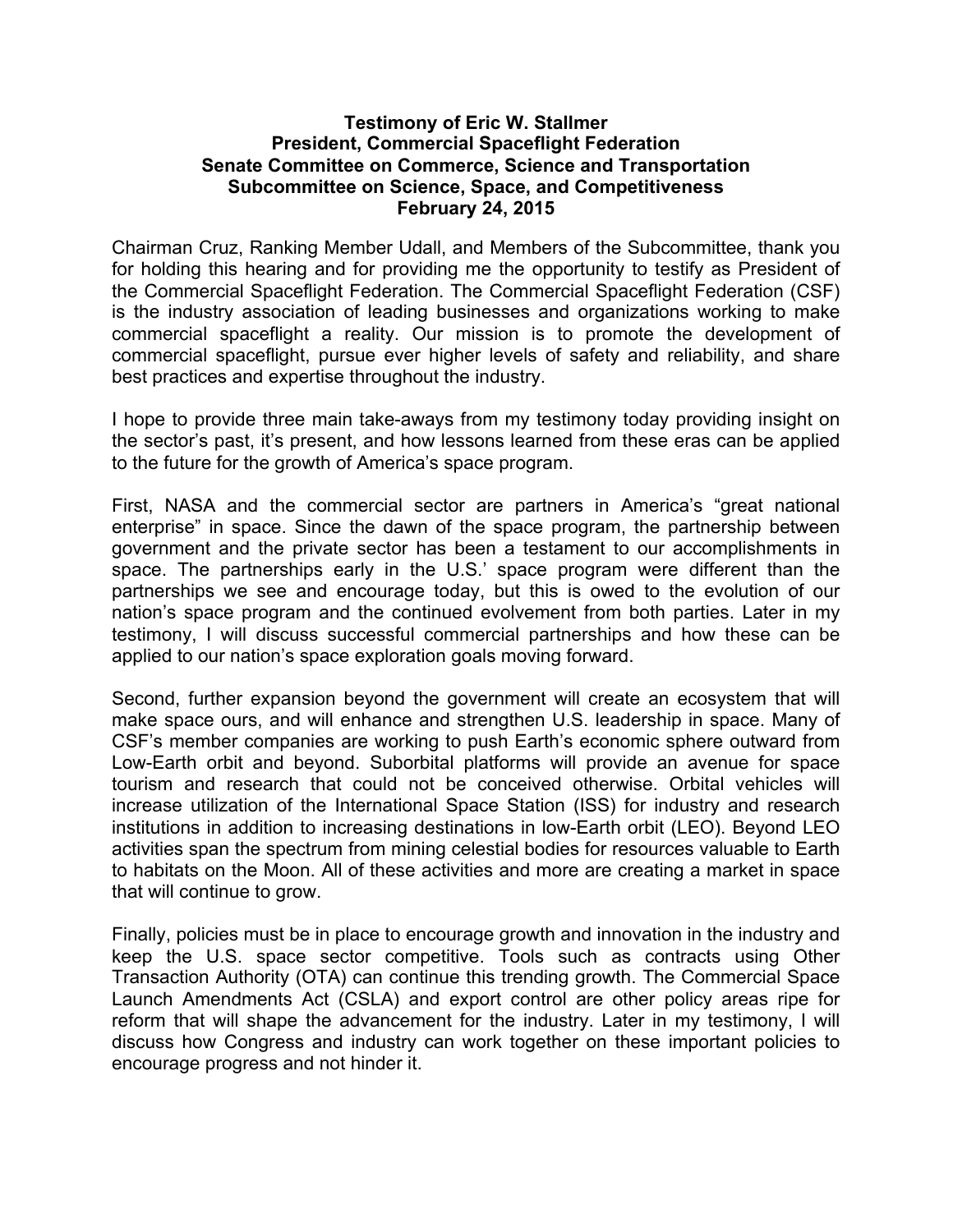# **Public-Private Partnerships**

The Federal government and the commercial space sector have worked together in various capacities since the beginning of America's space exploration program. From Mercury through Apollo, NASA's success in the space race was not without the help of commercial companies such as Bell, North American Aviation, and what was then known as the Grumman Aircraft Engineering Corporation. This era saw collaboration with industry in which NASA engineers would design the systems and competitively bid out portions of the project. While this proved to be a successful method for developing specially-designed, fully government systems, more modern and innovative approaches have become available to procure a wide variety of necessary capabilities and services.

Commercial procurement now allows the government to assume the role of customer while still being involved in the development of the system. The government benefits from no longer the sole customer; its role changes from top-down control to capitalizing on development of commercially-owned capabilities. The government also benefits from the firm, fixed-price and milestone based approach utilized in commercial contracts, which controls cost and drives efficiencies. This approach allows NASA and the commercial sector to become true partners in America's "great national enterprise" in space. It enables the public and the private sector to collectively advance our nation's reach into the cosmos.

#### Suborbital

The NASA-commercial partnership starts in the shallower waters of space, in the suborbital realm. Initiatives such as NASA's Flight Opportunities Program (FOP) use commercial reusable vehicles for technology development that will allow and enable future missions to new destinations, keeping the U.S. at the forefront of exploration technology. In addition to robustly testing new technologies, these platforms offer brief access to the space environment for scientific data collection. Many researchers see them as stepping stones to using the International Space Station (ISS), increasing its utilization and raising its commercial success. Made In Space, a company based out of Silicon Valley, used FOP to test its 3D printers operation in microgravity for a fraction of the price of an orbital mission. After testing and building confidence on Earth, the company sent one of its printers to the ISS where it is currently operating. To date, the company has printed 14 objects from a calibration coupon to a ratchet. This perfectly exemplifies the success of a public-private partnership developing technology for future exploration, where astronauts could create a spare parts to support ambitious new missions.

# Low-Earth Orbit

The ISS has been described as the crown jewel of the United States space exploration enterprise; it is a platform to perform a wide variety of experiments focused on life and physical sciences, human research, exploration research, and technology development. Almost a decade ago, in the NASA Authorization Act of 2005, Congress codified a new agreement between NASA and the U.S. commercial space industry to better achieve the nation's space exploration goals together. Congress designated the U.S. segment of the International Space Station a national laboratory, no longer the sole domain of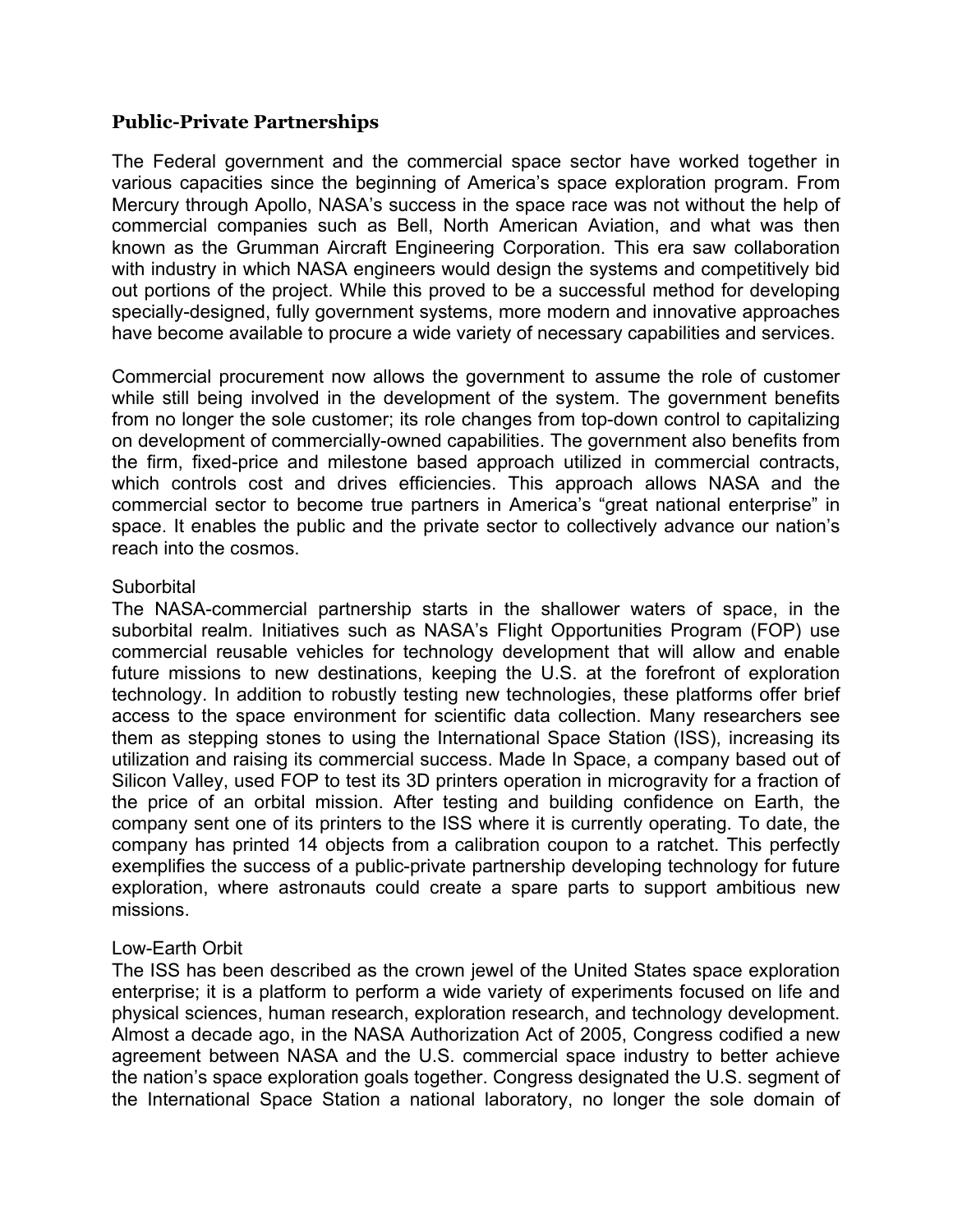NASA, but rather a shared resource to be utilized by both the Federal government and private industry. An excellent example of the ISS being used in this fashion is the Bigelow Expandable Activity Module ("BEAM"), which will be launched and attached to the ISS later this year. Bigelow Aerospace has invested hundreds of millions of dollars in bringing expandable habitat technology to fruition, and, in partnership with NASA, the ISS will be utilized as a platform to demonstrate this vital new technology. Additionally, in anticipation of the Space Shuttle's retirement, Congress directed NASA to partner with the commercial space industry to develop cargo transportation capabilities to the International Space Station.

To that end, NASA created the Commercial Orbital Transportation Services (COTS) Program to stimulate efforts within the private sector to develop safe, reliable, and costeffective transportation capabilities to the ISS and LEO. COTS competitively funded two commercial companies--SpaceX and Orbital ATK--through cost-sharing, milestonebased, Space Act Agreements to help develop these capabilities. The program tied payments to the successful completion of contractually agreed upon milestones, and incentivized companies to contribute a significant amount of their own funds towards development. Following up on the success of the COTS program, NASA entered into a separate set of FAR-based, firm, fixed-price contracts with the companies to supply a series of cargo missions to the ISS through at least 2016. As of last month, 8 resupply missions have successfully been completed, with 12 more to come.

The pioneering COTS and CRS partnership has benefited American human spaceflight efforts in several ways, including:

- 1. Providing timely critical supplies to ISS crew members;
- 2. Increasing the utilization of the ISS for research experiments and technology development, including the world's only capability to return ISS science to Earth;
- 3. Developing affordable, fixed-cost domestic access to the ISS from multiple competing providers; and
- 4. Dissimilar redundancy to assure continued critical access through the life of the program.

A variation of this model is being applied in the Commercial Crew Program (CCP), which is developing nationally-needed safe and reliable astronaut access to and from LEO. At present, NASA is paying more than \$70 million per seat to fly our astronauts to the ISS on Russian Soyuz vehicles. That price increases annually with no increase in safety or reliability. Commercial Crew will allow NASA greater insight into the development and production of the vehicles than is currently available with the Soyuz. U.S. providers are also more affordable than the Russians. NASA contracted with SpaceX and Boeing under the Commercial Crew Transportation Capability contract, a firm, fixed-price milestone based FAR contract. SpaceX will be utilizing its all-American Falcon 9 launch vehicle and Dragon spacecraft, while Boeing is employing its CST-100 capsule and the Atlas V rocket; each can carry up to seven people. These transportation systems will also allow NASA to expand the ISS' crew size to its planned seven persons, roughly doubling U.S. crew time for utilization. This will allow much more scientific research and technology development activities to be conducted on our national lab. Additionally, with the private sector providing more economical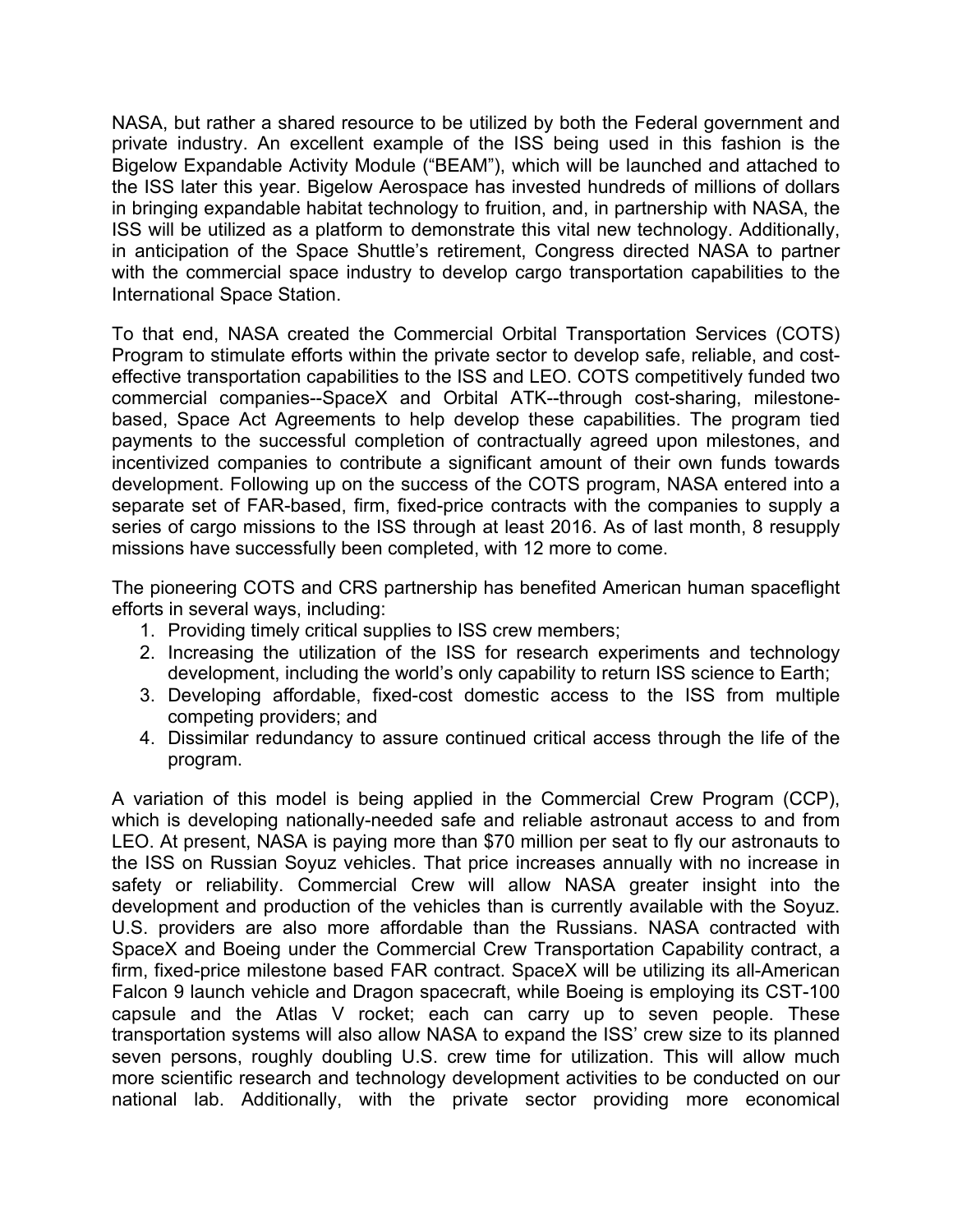transportation to LEO, NASA's budget resources will be freed up to pursue additional avenues for further exploration of space.

#### Beyond Low-Earth Orbit

As the commercial space industry has taken a larger partnership role in exploring LEO, it has enabled NASA to focus on extending human presence beyond LEO. NASA has continually stated that the United States' long-term human exploration goal is to send humans to Mars, with precursor missions along the way to prepare for trips to the Red Planet. To that end, NASA is building a new heavy lift rocket, the SLS, and Orion crew capsule, to take astronauts beyond LEO in the early 2020s. The development of a heavy lift launch vehicle and crew capsule are important pieces of the United States beyond LEO human exploration plans. Those development efforts run in parallel with other independent commercial efforts to achieve similar goals like the SpaceX Falcon Heavy rocket, and will benefit from other complementary deep space exploration efforts. I'd like to reference NASA Office of Inspector General's *2014 Report on NASA's Top Management and Performance Challenges* on this matter. The November 2014 report states:

"even after the SLS and Orion are fully developed and ready to transport crew, NASA will continue to face significant challenges concerning the long-term sustainability of its human exploration program. For example, unless NASA begins a program to develop landers and surface systems, NASA astronauts will be limited to orbital missions. In the current budget environment, however, it appears unlikely that NASA will obtain significant funding to begin development of this additional exploration hardware anytime soon, effectively delaying such developments into the 2020s. Given the time and money necessary to develop landers and associated systems, it is unlikely that NASA would be able to conduct any manned surface exploration missions until the late 2030s at the earliest."

This challenge is an opportunity to highlight the opportunity to leverage commercial efforts. While the audit correctly surmises that there are unlikely to be sufficient budgetary resources in the near- or mid-term for NASA to develop a lander and surface systems through traditional government contracting approaches, it fails to recognize the significant contributions that the commercial space industry is making in these areas. Private companies like Moon Express, Bigelow Aerospace, Masten Space Systems, and Golden Spike are all building capabilities to explore and commercially develop the Moon. These companies, and others, are interested in the Moon because it offers the potential to support near-term opportunities for economic growth. To NASA's credit, it has begun exploring public-private partnerships for beyond LEO exploration via the Advanced Exploration Systems (AES) program, which is supporting initiatives such as Lunar Cargo Transportation and Landing by Soft Touchdown (CATALYST). In the Fiscal Year 2015 appropriations bill, Congress included language that strongly reaffirmed the importance of the private sector contributing landers, habitats, and propulsion systems to beyond LEO human spaceflight through public-private partnerships as is occurring via the AES program. Hardware developed by AES will serve a critical role in ensuring that NASA can utilize the transportation capacities of SLS and Orion to conduct surface missions to the Moon and eventually Mars. Including the commercial space industry as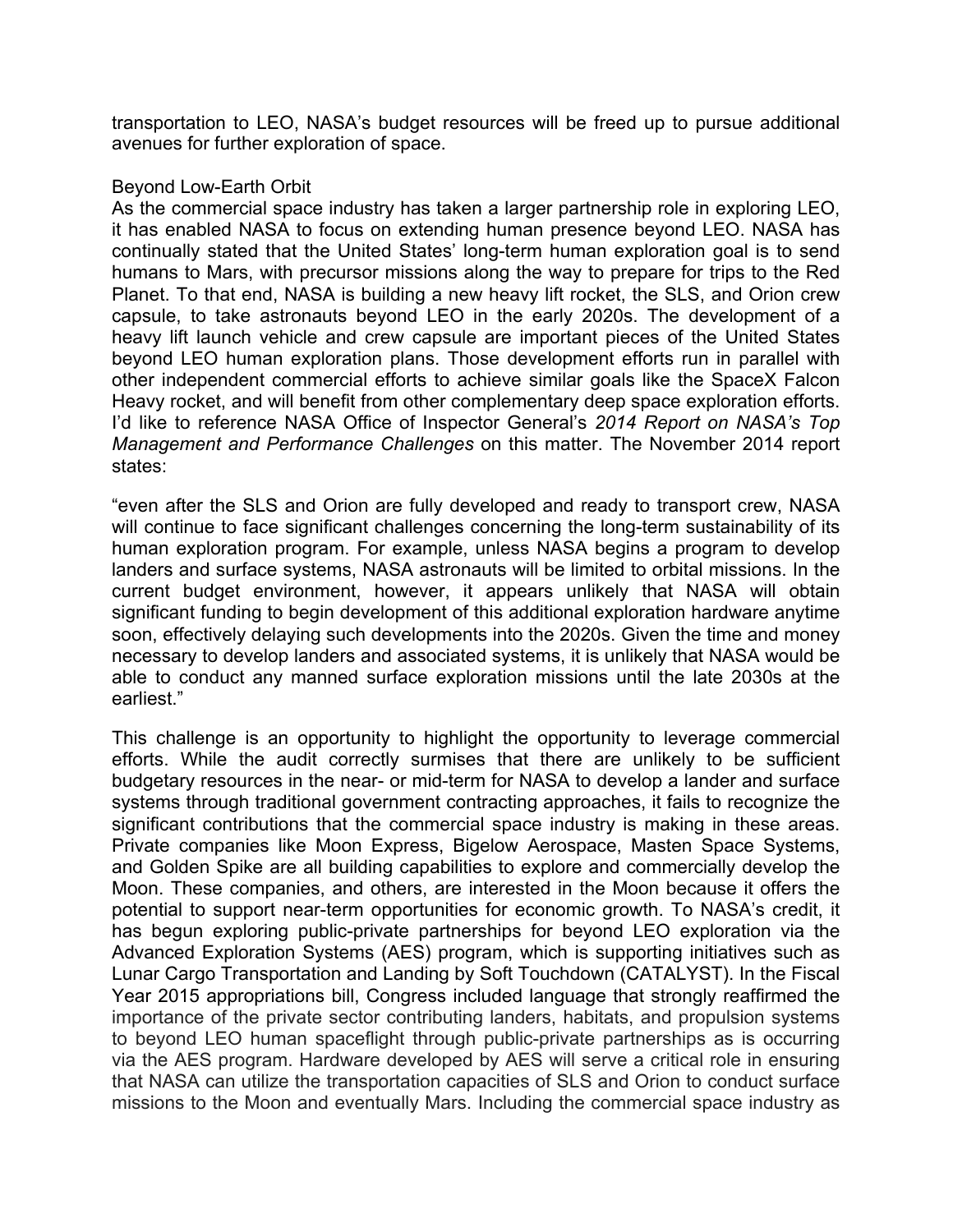an early partner in reaching U.S. human exploration goals beyond LEO is a logical extension of the successful COTS and CRS partnership model proven in LEO, and can help alleviate budgetary constraints and compliment the Agency's investment in its transportation systems.

Commercial companies are also exploring other destinations beyond LEO, like asteroids. For example, Planetary Resources is working to identify, track, analyze, and eventually interact with near-Earth asteroids. While these companies and others work to supplement NASA programs for exploration, even more importantly, they are working to create a sustainable ecosystem in space. NASA continues to play an invaluable role in creating early markets for and in the support of American entrepreneurial companies at the edge of competitive technology areas such as spaceflight but much more can be done to incubate markets in space.

To conclude, Congress can further support the growth of the commercial space industry by promoting a true partnership between the Government and private sector. Government investment in leading edge launch technologies will remain essential, but it is vital to the industry that taxpayer dollars not compete with private investment. The industry acknowledges that decisions regarding when to exit Government funded programs and when to rely on commercial capabilities are difficult ones. In light of this, the commercial space launch industry would like to maintain an ongoing dialogue with Congress and with the leading U.S. Government R&D agencies on the most effective way for government investment to ensure U.S. leadership without competing with commercial operators.

# **Commercial Space as a Business**

This economic model is not a new one. When one looks through the 20/20 lens of history, you will find that a flourishing commercial industry enables the long-term wellbeing of a nation's strategic goals. In the eighteenth and nineteenth century, Great Britain was the leader of the open seas. It was home to the largest mercantile marine afloat, more than half a million tons of shipping, and a Royal Navy that fielded a force larger than the fleets of Spain and France combined.<sup>1</sup> This was by design, not accident. By thoughtfully passing maritime laws that encouraged the growth of its commercial shipping industry, the British built the crucial foundations of a sustainable maritime power: a thriving shipbuilding industry and the maintenance of a pool of experienced seamen. As Alfred Mahan more succinctly put it, a thriving commercial shipping industry is the force that naturally produces a healthy navy.<sup>2</sup>

In the 1980s President Reagan and Congressional leaders shared a similar vision for American commercial leadership in space. Mr. Chairman, it will probably not surprise you that the first commercial launch in the United States was conducted in Texas, from Matagorda Island in 1982. Two years later, in 1984, the Reagan Administration created

Sugden, John (2011). Nelson: A Dream of Glory. Pimlico.

<sup>2&</sup>lt;br>Cropsey, Seth, & Milikh, Arthur. Mahan's Naval Strategy: China Learned It. Will America Forget it? World Affairs<br>Cropsey, Seth, & Milikh, Arthur. Mahan's Naval Strategy: China Learned It. Will America Forget it? World Af

<sup>(</sup>March/April 2012).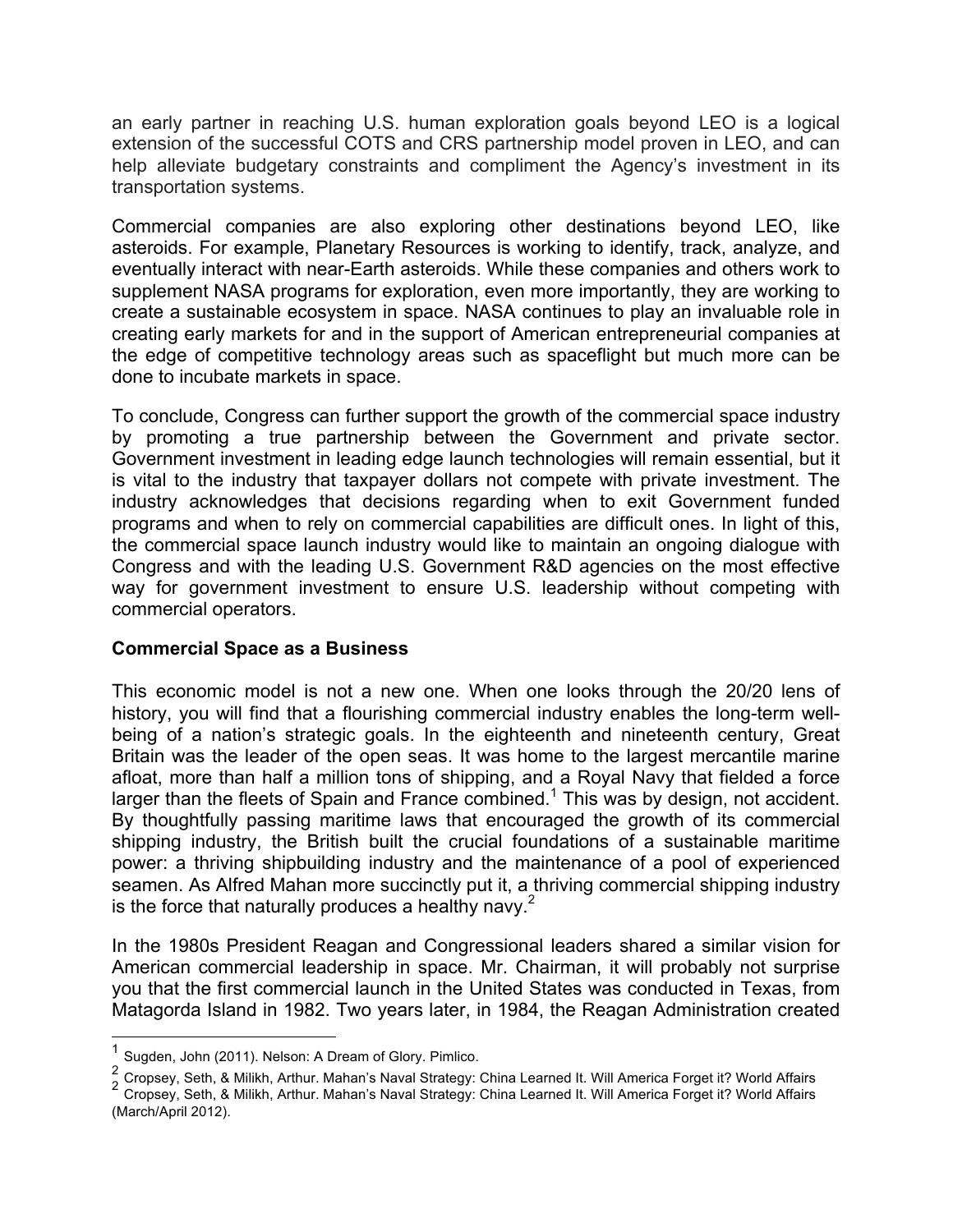the Office of Commercial Space Transportation and then Congress enacted the Commercial Space Launch Act to centralize the function of licensing and promoting the new commercial space launch industry. Since its establishment, the commercial spaceflight industry has grown tremendously to include a diverse range of companies and applications. The commercial space sector is an emerging high-tech industry that has continued to make significant progress in the past few years in terms of growth in revenue, employees, and capability. Orbital companies such as SpaceX, Sierra Nevada Corporation, Blue Origin, and Boeing have begun the crew vehicles that will provide U.S. human spaceflight capability to LEO. SpaceX has already successfully berthed a cargo version of its Dragon capsule to the ISS six times under NASA's COTS and CRS programs, and then returned it safely to Earth. Additionally, reusable technology will have the potential to further disrupt the launch industry to bring even more business to U.S. soil. Over the past year in particular, SpaceX has made significant and unprecedented strides in achieving reusability with the first stage of its Falcon 9 rocket.

U.S. suborbital companies are leading the development of reusable manned vehicles. Virgin Galactic is working on the second version of its SpaceShipTwo vehicle and XCOR Aerospace has begun assembling its Lynx suborbital vehicle and is conducting tests on its propulsion system. Blue Origin has also successfully conducted a test of its pusher escape system for its orbital and suborbital crew capsule. Late last year, Paragon Space Development Corporation StratEx™ team broke Felix Baumgartner's record skydive through technology development and advancements that have been provided to and will be incorporated into World View's future commercial balloon platform which was spun off from Paragon. These and other suborbital platforms are gearing up to offer flights to private individuals and researchers, and their scientific, industrial and educational payloads to altitudes that were previously unachievable for the everyday consumer. Each month brings new accomplishments for these companies, and each stride forward builds the robust market for research, space tourism, education, and other applications.

Going beyond public-private partnerships with NASA, the commercial launch industry's activities continue to grow rapidly. In fiscal year 2013, Federal Aviation Administration's Office of Commercial Space Transportation (AST) licensed and permitted 18 commercial launches, a six-fold increase over the previous year. To support this growth, states have been competitively investing in commercial spaceports to ensure their state economies have a key role in this 21st century business. States who have developed or are developing commercial spaceports include, Alaska, Texas, New Mexico, Florida, Virginia, Colorado and California. These facilities provide competing venues to test equipment, launch orbital and suborbital missions, and train crew and spaceflight participants in the types of environments they will experience in space. Companies around the country are also supplying spacecraft parts and subsystems, ranging from screws and fasteners to environmental control systems, engines and spacesuits.

These and other entrepreneurial activities in the commercial space sector are reinvigorating our space industrial base. Domestic launch competition is lowering the cost and increasing the reliability of our access to space, vital for launches needed for national security. Additionally, the private sector is working towards replacing foreign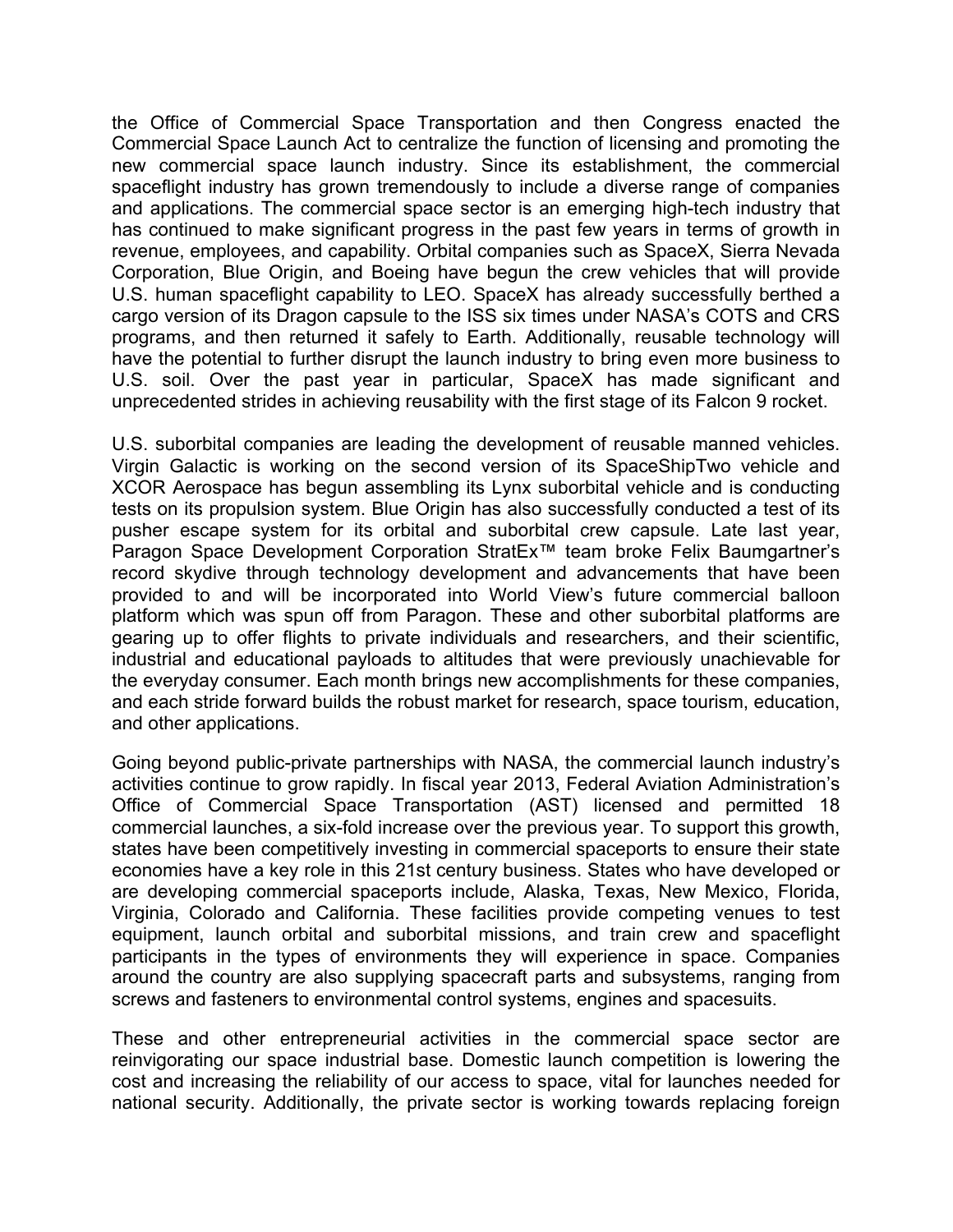dependence for national security-related technologies, evidenced in the work being done by Blue Origin and United Launch Alliance in their BE-4 engine, a replacement for the Russian RD-180 engine, and SpaceX's entry into the national security space market.

While strengthening our nation's industrial base, the commercial sector is creating new cost-effective applications for exploring space and creating a better life for people on Earth. The commercial space industry is creating new opportunities for humanitarian applications in addition to commercial business. Planet Labs' fleet of small satellites will be providing daily images of Earth that can be used to evaluate project sites, monitor crops, as well as observe forest fires for early detection and warning. Other companies such as OneWeb and SpaceX are planning to provide broadband internet access to even the most remote parts of the world through the deployment of affordable small satellite constellations.

Other companies are looking to use space for resource utilization to further space exploration and to better life here on Earth. While the price tags on platinum metal groups remain high, they are used to manufacture 1 of 4 goods we use every day, from electronics to medical devices. The major sources of these metals are concentrated overseas in regions of Africa and Russia. One company aimed at mining asteroids has the potential to increase our access to the resource. Planetary Resources is currently developing a platform to detect and mine platinum-rich asteroids. Just one of these asteroids contains more platinum than has been mined in the entire history of humankind. This technology will also play a critical role in detecting near-Earth asteroids in the future for science and the safety of our planet.

The industry is also providing new opportunities in research, science, and resource utilization. Little is known about the mesosphere, often called the "ignorosphere," which lies above the maximum altitude for aircraft and balloons and below the minimum altitude for orbital spacecraft. New suborbital reusable platforms that will come online in the next few years will provide access for in-situ data for this portion of our atmosphere, allowing us to increase our understanding of phenomena such as red sprites and noctilucent clouds that occur in that realm.

Finally, the commercial space industry is creating thousands of high-tech jobs in the U.S. In addition, the sector is creating a renewed interest in science, technology, engineering and mathematic (STEM) careers. The industry is exciting the next generation and allowing them to personally participate in the nation's journey into space. With new commercial space platforms, students can build and fly their experiments into space on suborbital platforms, build and launch their own satellites, and even use flight hardware already in space for classroom projects. Inspiring the next generation is inspiring our future problem-solvers and the entrepreneurs that will shape our lives in the coming years. As Jeff Bezos, the founder of Amazon and Blue Origin, so eloquently put it: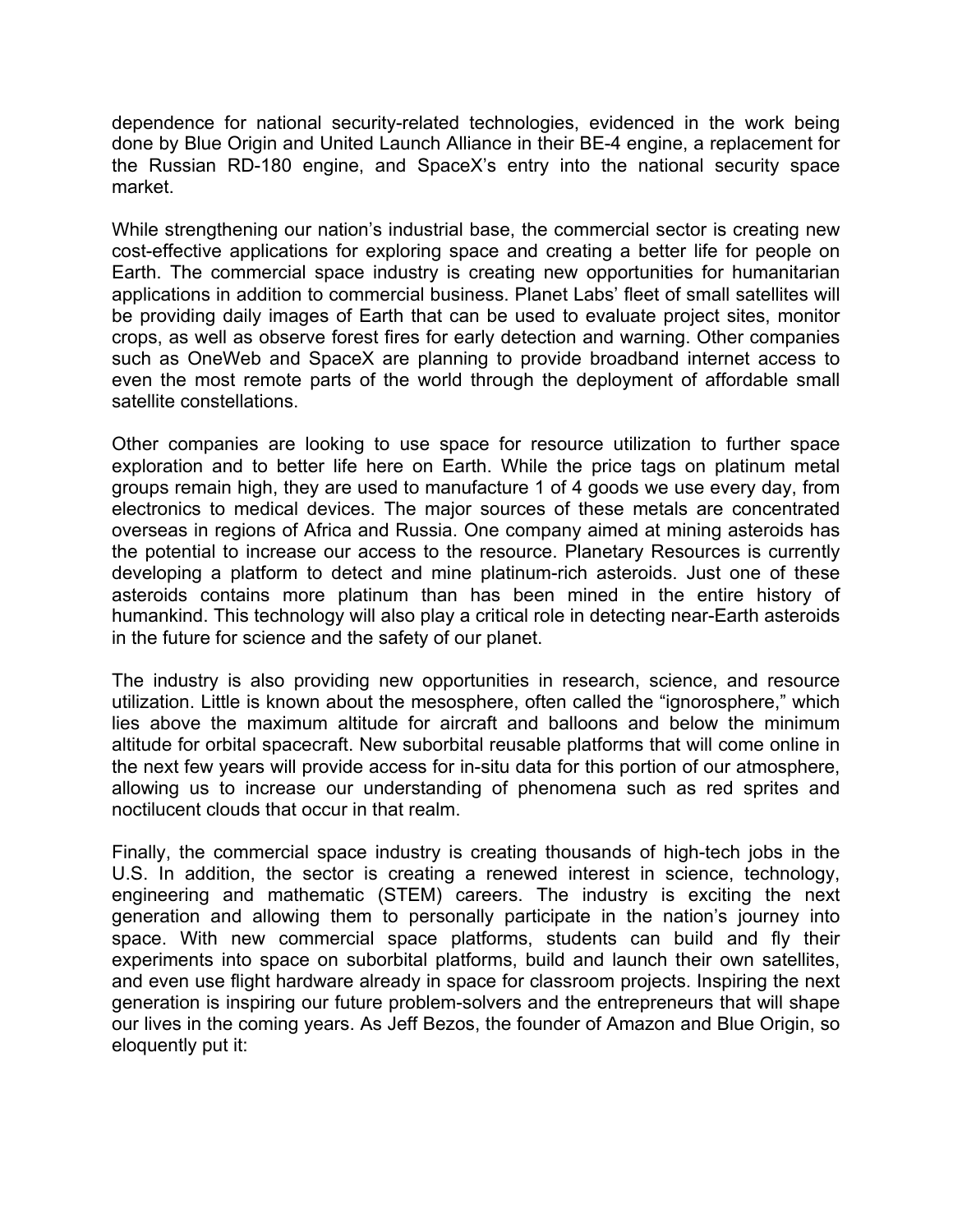"Millions of people were inspired by the Apollo Program. I was five years old when I watched Apollo 11 unfold on television, and without any doubt it was a big contributor to my passions for science, engineering, and exploration."

In order to continue this trend of technological advancement, we must provide the best possible environment for the burgeoning commercial space sector.

# **Policy**

# *Other Transaction Authority*

Policies that have shown success in the past should continue to be used to encourage growth and success in the future. The COTS and CRS commercial models are representative of the successful public-private partnerships leading to fixed price, fully and openly competed government contracts that use mechanisms to encourage private sector innovation while still satisfying the strict requirements of government procurement. COTS employed milestone-based Space Act Agreements through its Other Transaction Authority (OTA) rather than the traditional Federal Acquisition Regulations (FAR) to keep costs low and performance high. Traditional, cost-plus FAR contracts can, in some instances, focus too much on needless bureaucracy and take attention away from performance and safety. Conversely, firm fixed price agreements allow the objectives of the contractor and the agency to be aligned in an affordable fashion, shifting the burden of cost overruns onto the private sector. With these performance based payments, the contractor is highly incentivized to be efficient and keep costs low in its development. Additionally, the agency is restricted from changing the direction mid-program, which tends to cause delays and increase the program's lifetime as well as the cost to the taxpayer.

At the same time, we support Congressional transparency measures regarding Space Act Agreements (SAAs). Creating a database of SAAs (with proprietary information redacted) that companies and the public can access allows for both NASA officials and private sector entities to learn from past agreements and improve the future use of SAAs.

For these reasons and reflections of past success, I urge Congress to encourage the continued use of OTAs to allow commercial companies to create future partnerships and products that will enhance government capabilities, safety, and affordability.

# *Federal Regulations*

Policies in federal regulations must also be taken into account to continue the trend of innovation and growth from the commercial space sector. Congress has been very cognizant of the needs for these policies dating back to 1984 when the Commercial Space Launch Act authorized the Secretary of Transportation to license and promote commercial launch activities. Since its inception, the office's mandate was to promote the commercial space industry and ensure the safety of the uninvolved public. It has been years since its last full reauthorization and consequently, CSF believes that the regulatory processes to ensure a favorable and safe development of industry need to be revisited. I will talk about a few of those regulatory issues next.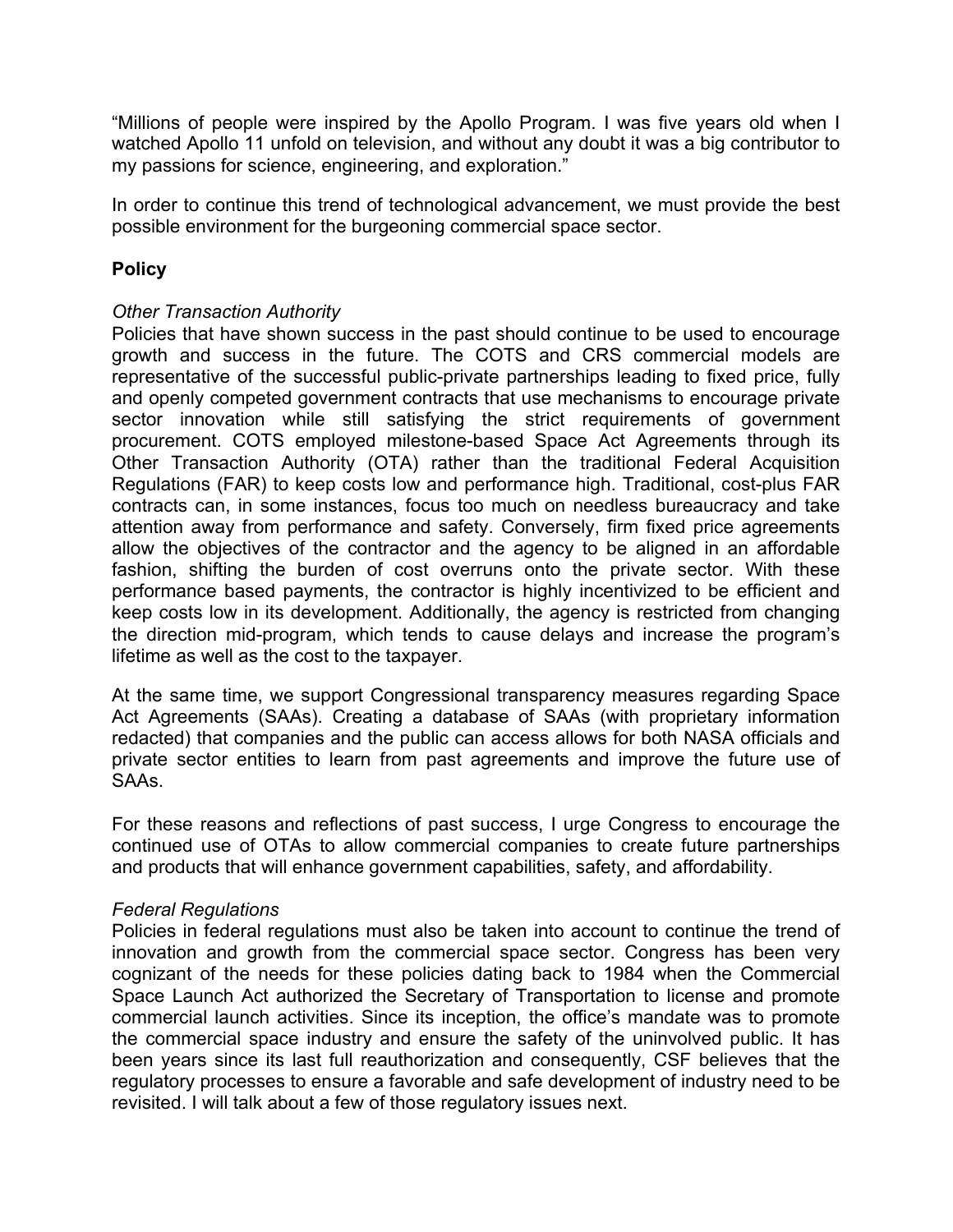Congress approved the Commercial Space Launch Amendments Act in 2004, instituting a human spaceflight regulatory "learning period" to allow for both industry and FAA AST to learn, quickly and jointly, how to best promote safety. The stated learning period gave the Federal Aviation Administration's Office of Commercial Space Transportation (AST) freedom to regulate with the stipulation that all regulations for the safety of passengers must be based on an event that led to serious injury or that had the potential of serious injury. In addition, commercial human spaceflight operators use an informed consent regime that requires them to inform spaceflight participants of the inherent risks of spaceflight and the specific safety record of the vehicle type for their flight. Participants are also informed that the government has not certified the vehicle as safe, and must sign a consent form before flight.

The initial learning period put in place was 8 years from the enactment of the CSLAA of 2004, expiring in December 2012. Congress expected that commercial operations would immediately follow the flights of SpaceShipOne, and this eight-year period would be filled with commercial launches that would help develop a knowledge base from which FAA could regulate intelligently. However, because of the due diligence of the companies in designing and building the safest possible vehicles, and their efforts to raise private investment, there were no commercial human spaceflights in that eightyear period. Recognizing the important purpose served by the learning period, in 2012 the FAA Modernization and Reform Act extended it to October 1, 2015 (the duration of the broader FAA reauthorization). The importance of the learning period is to create a regulatory regime based on data from actual flights, rather than speculative analysis based on other vehicles or technologies. Initial test flights of crewed suborbital vehicles began in 2013 and regular operational flights are expected in the next couple of years. Additional time and data are required to determine appropriate regulations for the industry and we ask that the original eight-year learning period be restored to allow for innovation to grow and for safety to improve in the long term.

The Commercial Space Launch Act established a reasonable and prudent approach to liability in light of domestic and international legal liabilities. Customers who purchase a launch for their payload, or who sponsor the launch of a spaceflight participant, are required to be protected by the obligatory third-party damage insurance policy and are required to execute a mutual waiver of claims against all other parties. These customers are also indemnified from excess claims by the federal government. However, spaceflight participants are explicitly excluded from this regime.

The launch of a human spaceflight vehicle that carries only one participant could in fact be entirely funded by that person, and therefore the participant could be exposed to third-party claims. It is not logical for the law to put spaceflight participants at greater financial risk for partaking in human spaceflight activity, as many of them could be researchers, employees of the customer, or winners of a promotional contest and would not otherwise have substantial resources to pay excess claims should they arise. The spaceflight participant should be protected by insurance and, if needed, government risk-sharing from third party claims that may arise due to their flight. Moreover, the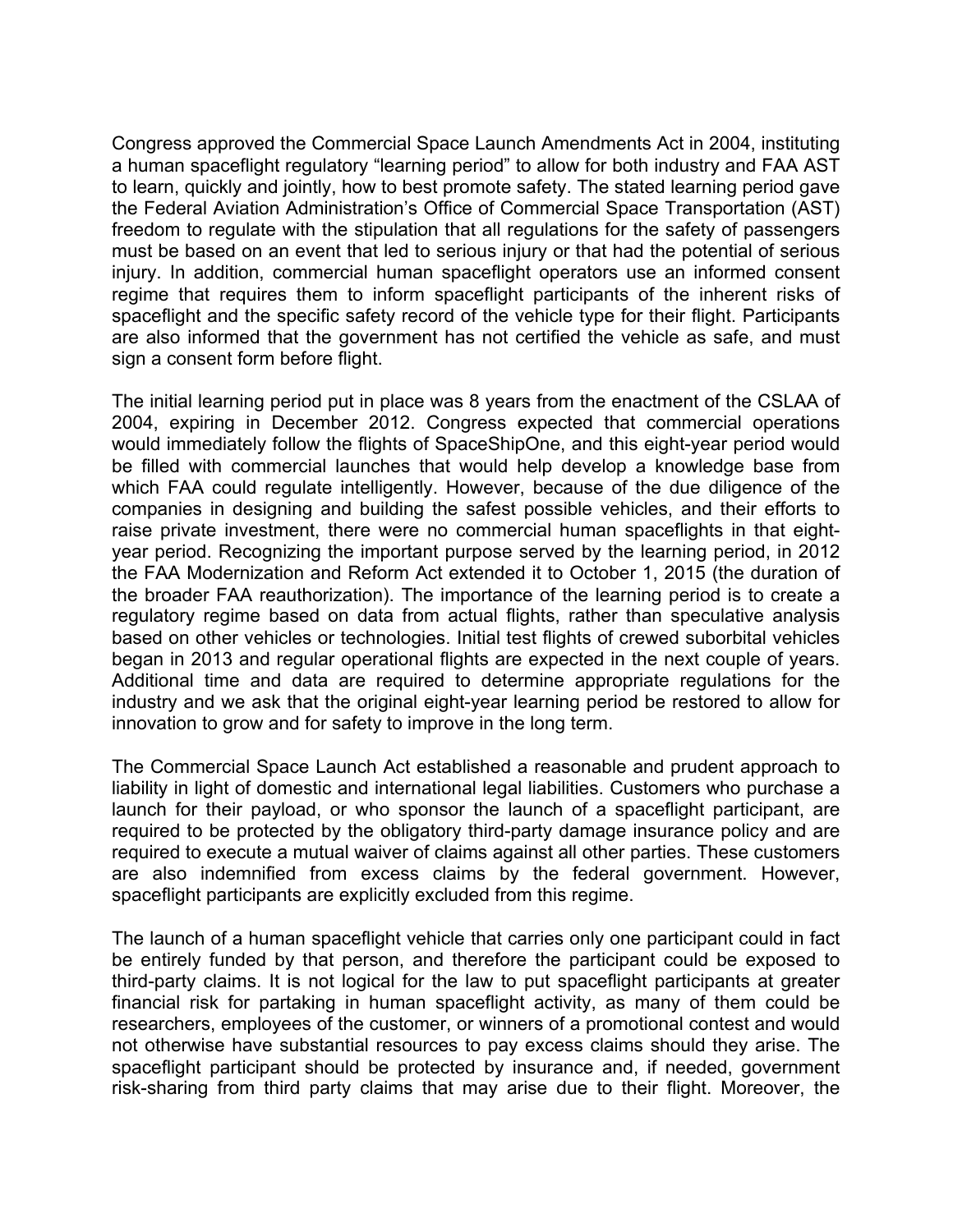participants should be included in the mutual waiver of claims that protects all other parties in the launch from each other. For these reasons, CSF believes that the spaceflight participant should be included in all parts of the liability regime.

Finally, it is important to address the "risk-sharing regime" under the CSLA. In 1988, Congress put in place a "risk sharing regime" to prepare for any damage caused to uninvolved third parties from FAA-licensed commercial space activities. This regime requires commercial space operators to take on stringent financial responsibilities by purchasing insurance or demonstrating available financial resources to cover any thirdparty damages up to the Maximum Probable Loss (MPL), calculated by the FAA pursuant to Federal regulation. In exchange, in the event of an extremely unlikely event of an accident that causes damage above the MPL, the Federal government agreed to seek an expedited appropriation to cover damage above the insured amount. This "risksharing" regime has never been activated since its enactment in 1988. However, it is a necessity for U.S. launch companies to more effectively compete with foreign launch companies whose own governments provide even stronger protections. CSF strongly urges Congress to permanently extend the risk-sharing regime.

With the rapid growth in the number of state spaceports, which are owned and operated by state governments much like regional commercial airports, it is also important that the Commercial Space Launch Act be updated to extend the scope of property insurance coverage expressly to the property of State and local governments associated with licensed spaceports. This change would provide much needed clarity to the insurance coverage for state spaceports and encourage more investment in space launch infrastructure throughout the U.S.

Commercial launch operators are highly focused on developing concepts of operation that offer maximum operational flexibility to launch when needed, as well as to maximize affordability. In order to accomplish this, it is essential to avoid parallel coordination and approvals among multiple agencies wherever possible. In addition, there is a compelling need to streamline the regulatory process and utilize commercial practices to the greatest extent possible. Finally, commercial launch providers must have the opportunity to avoid the dictated use of mandatory range services, and be provided the opportunity to self-perform or subcontract to the most efficient provider that is able to meet the requirements. These attributes are what will ultimately draw commercial customers to establish launch operations at existing launch ranges.

# *Export Control Reform*

We commend Congressional authorization to modernize the United States Munitions List (USML) and the Administration's prompt use of that authority. Placing items deemed 'dual-use' on the Commerce Control List (CCL) will allow them to be more appropriately regulated. Commercial communications satellites will especially benefit from being regulated under the Export Administration Regulations (EAR) due to their broad civilian applications. With this reform, the American commercial satellite industry will become more competitive in the international market, grow our nation's space industrial base, and bring high-tech jobs back to the US. However, the devastating impact that ITAR restrictions had on the well-established commercial satellite industry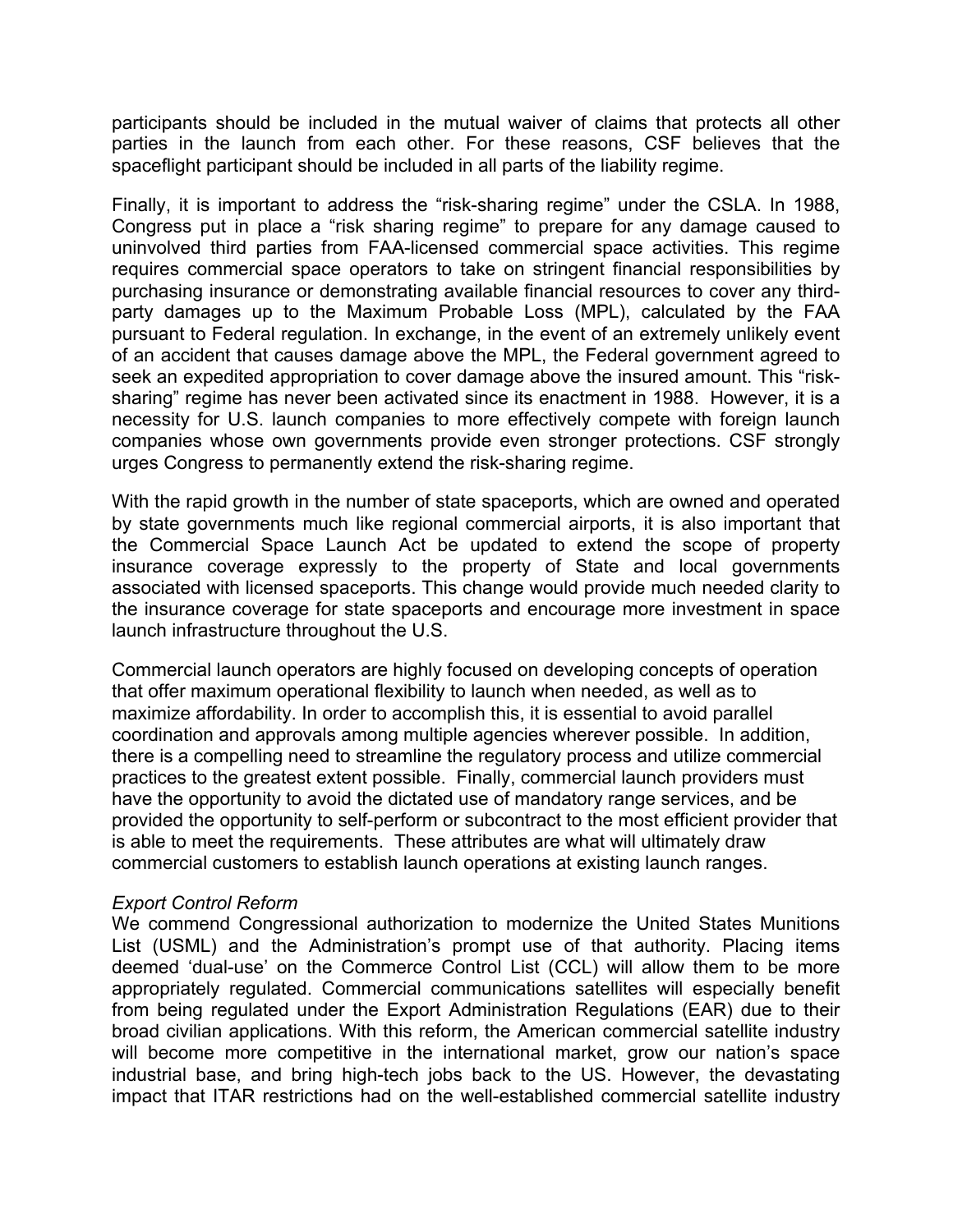over the past fifteen years is a demonstration of the damage that overly broad ITAR regulation could do to the commercial human spaceflight industry. As I stated previously, this industry, much like the satellite industry, has the potential to greatly contribute to our space industrial base, a major asset to our national security.

The U.S. is currently a leader in commercial spaceflight and to continue this leadership, we must take a look at adapting our export control environment with the evolution of commercial technologies. Companies that wish to operate their vehicles from allied countries are running into a major hurdle due to the "presumption of denial" policy for MTCR Category I items. The Missile Technology Export Committee, a Department of State agency that presides over the export of MTCR equities, has stated that their primary concern is ensuring appropriate safeguards are put in place to protect missile technology, regardless if an item is controlled on the ITAR or the EAR. Because of this position, we believe the MTCR "presumption of denial" policy is an issue that must be addressed in addition to those pertaining to ECR ITAR revisions. The MTCR Guidelines state that their purpose is to limit the risk of non-proliferation of weapons of mass destruction (WMD) by controlling transfers that could make a contribution to delivery systems of those weapons. The Guidelines are "not designed to impede national space programs or international cooperation in such programs… " Since the MTCR has been established, space programs have expanded beyond the governmental domain into the commercial domain, and the regime is now currently impeding international collaboration for a strong global space economy. The difficulties incurred to offer U.S. commercial spaceflight services abroad, will birth foreign domestic competitors which could ultimately replace America's leadership in the commercial space sector and hurt U.S. national security interests.

For this reason, I urge Congress to encourage the Administration to perform continued regular reviews to reform USML categories and other proliferation measures to adapt to the quickly changing environment of commercial technology today in order to enhance both national security and the domestic economy.

# **Conclusion**

When I took over as President of the CSF six months ago, I made it a priority to personally visit our member companies all over this great nation, from Midland to Mojave, to Seattle and the Florida Cape. I am energized and beyond enthused about what I have seen. The Commercial Space Industry is alive and well and the United States is leading the way. We are experiencing private sector investment unlike anything we have seen in history, and its because these investors see that the expansion of the economic sphere into space is real and very close.

As you debate legislation this year, I would implore you to think of the commercial space industry as a valuable and tremendous partner that will continue to help the United States achieve its ever-more-ambitious missions in space, and codify the competitive policies that will maintain the domestic commercial space industry's global leadership for years to come.